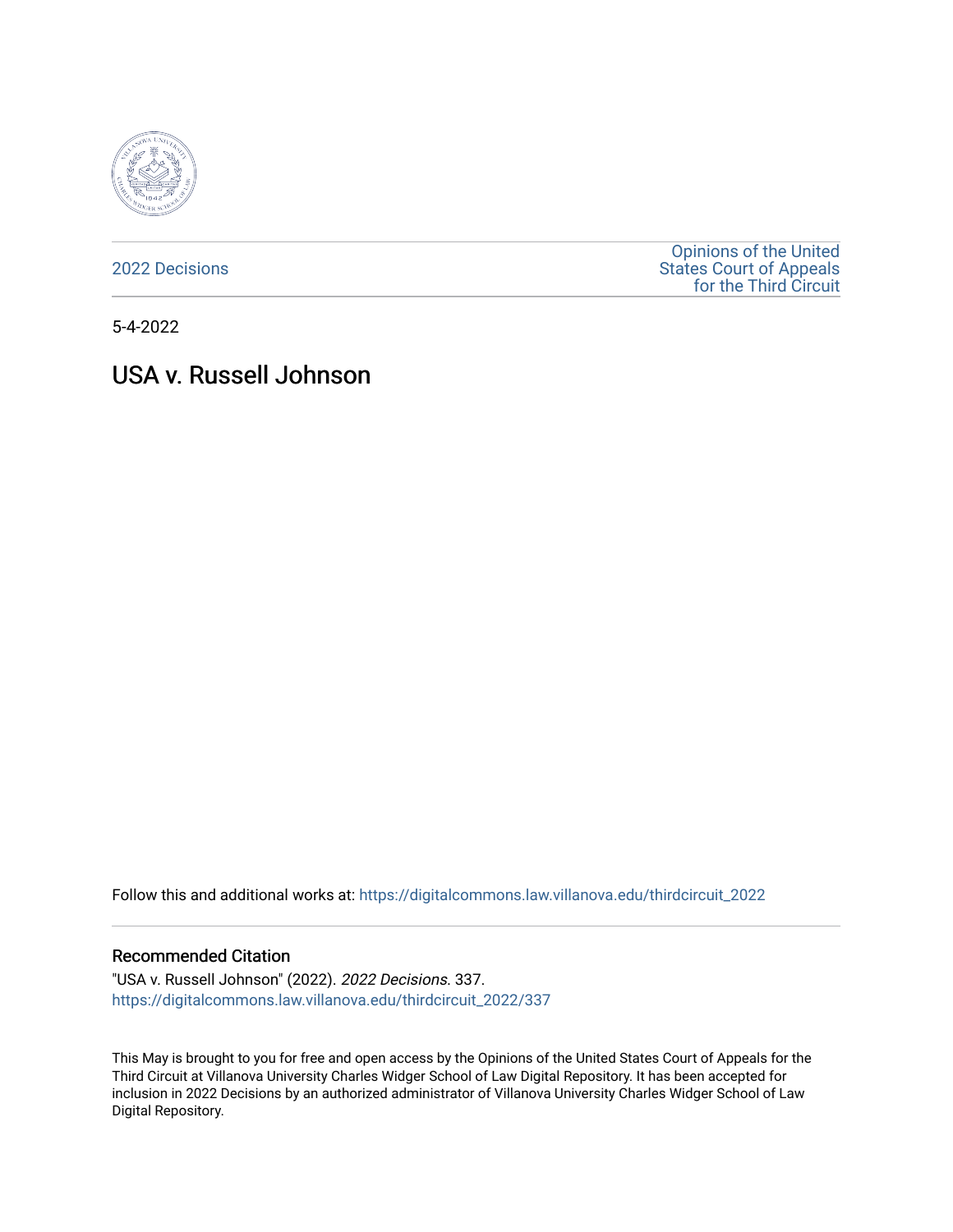## NOT PRECEDENTIAL

## UNITED STATES COURT OF APPEALS FOR THE THIRD CIRCUIT

No. 21-2649

### UNITED STATES OF AMERICA

v.

RUSSELL JOHNSON, Appellant

 $\mathcal{L}_\text{max}$ 

On Appeal from the United States District Court for the Western District of Pennsylvania (D.C. No. 2-16-cr-00181-005) District Judge: Hon. Nora B. Fischer

Submitted Under Third Circuit LAR 34.1(a) April 26, 2022

Before: HARDIMAN, NYGAARD, and FISHER, *Circuit Judges*.

(Filed: May 4, 2022)

OPINION\*

 $\mathcal{L}_\text{max}$ 

<sup>\*</sup> This disposition is not an opinion of the full Court and pursuant to I.O.P. 5.7 does not constitute binding precedent.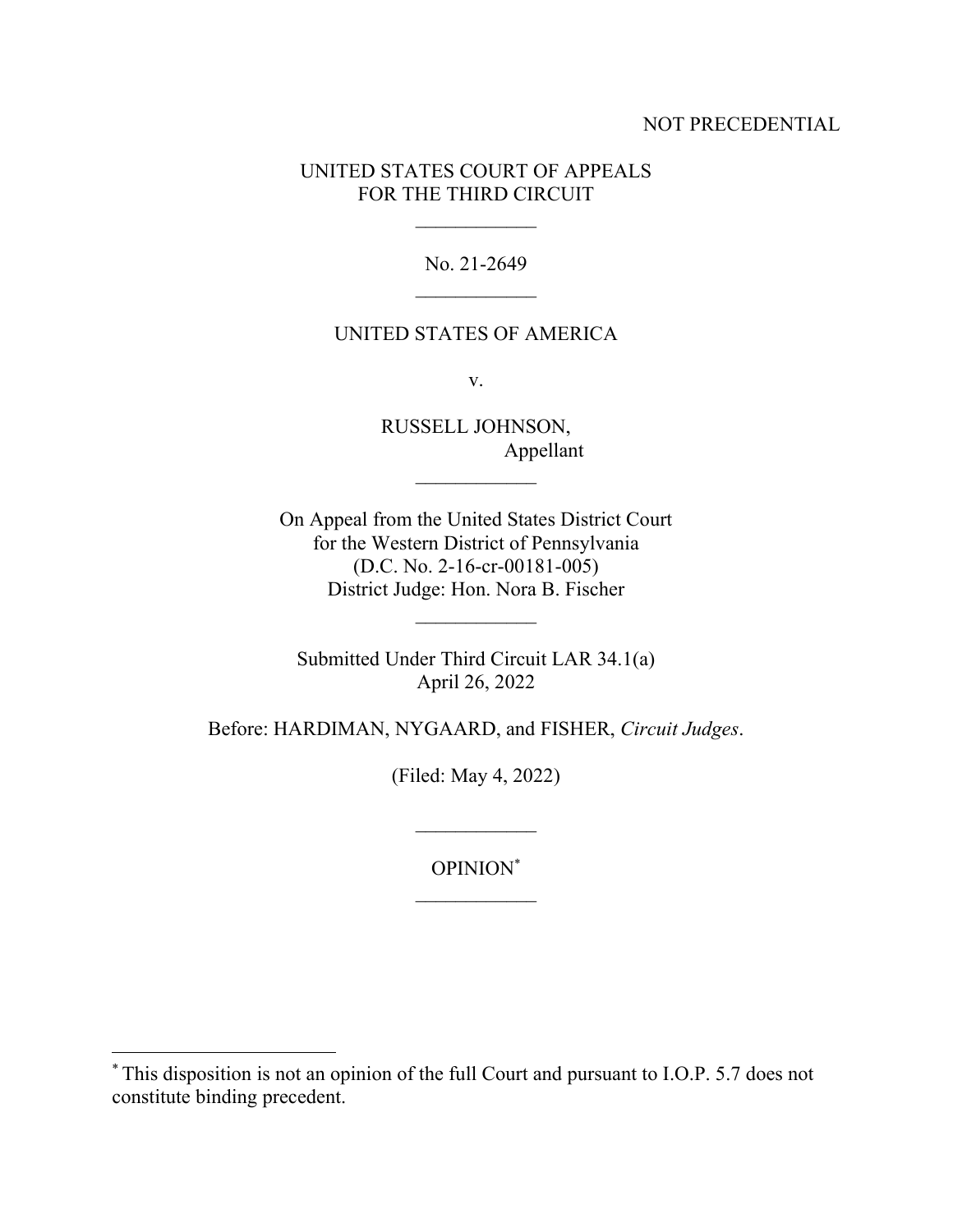#### HARDIMAN, *Circuit Judge*.

Russell Johnson, appearing pro se, appeals the District Court's orders denying his motions for compassionate release and reconsideration. We will affirm.

I

In 2019, Johnson pleaded guilty to conspiracy to distribute and possess with intent to distribute one kilogram or more of heroin, in violation of 21 U.S.C. §§ 841(b)(1)(A)(i), 846 and was sentenced to 110 months' imprisonment. He committed that crime while on supervised release for a 2008 heroin trafficking conviction.

On April 6, 2021, Johnson filed a motion for reduction of his sentence to time served under 18 U.S.C. § 3582(c)(1)(A)(i). Johnson based his motion on "non-medical reasons," specifically his race and age, and on prison conditions created by the COVID-19 pandemic. Supp. App. 63. The District Court determined that Johnson exhausted his administrative remedies and denied his motion on the merits. Johnson moved for reconsideration, which the District Court also denied. This appeal followed.

 $II<sup>1</sup>$ 

Although we perceive no abuse of discretion with the District Court's refusal to reduce Johnson's sentence, we will affirm for a different reason: Johnson failed to exhaust his administrative remedies. *See United States v. Williams*, 987 F.3d 700, 702–04 (7th Cir. 2021) (affirming denial of compassionate release motion based on failure to

<sup>&</sup>lt;sup>1</sup> The District Court had jurisdiction under 18 U.S.C. § 3231. We have jurisdiction under 28 U.S.C. § 1291. We consider the failure to exhaust de novo. *See Hardy v. Shaikh*, 959 F.3d 578, 584 (3d Cir. 2020).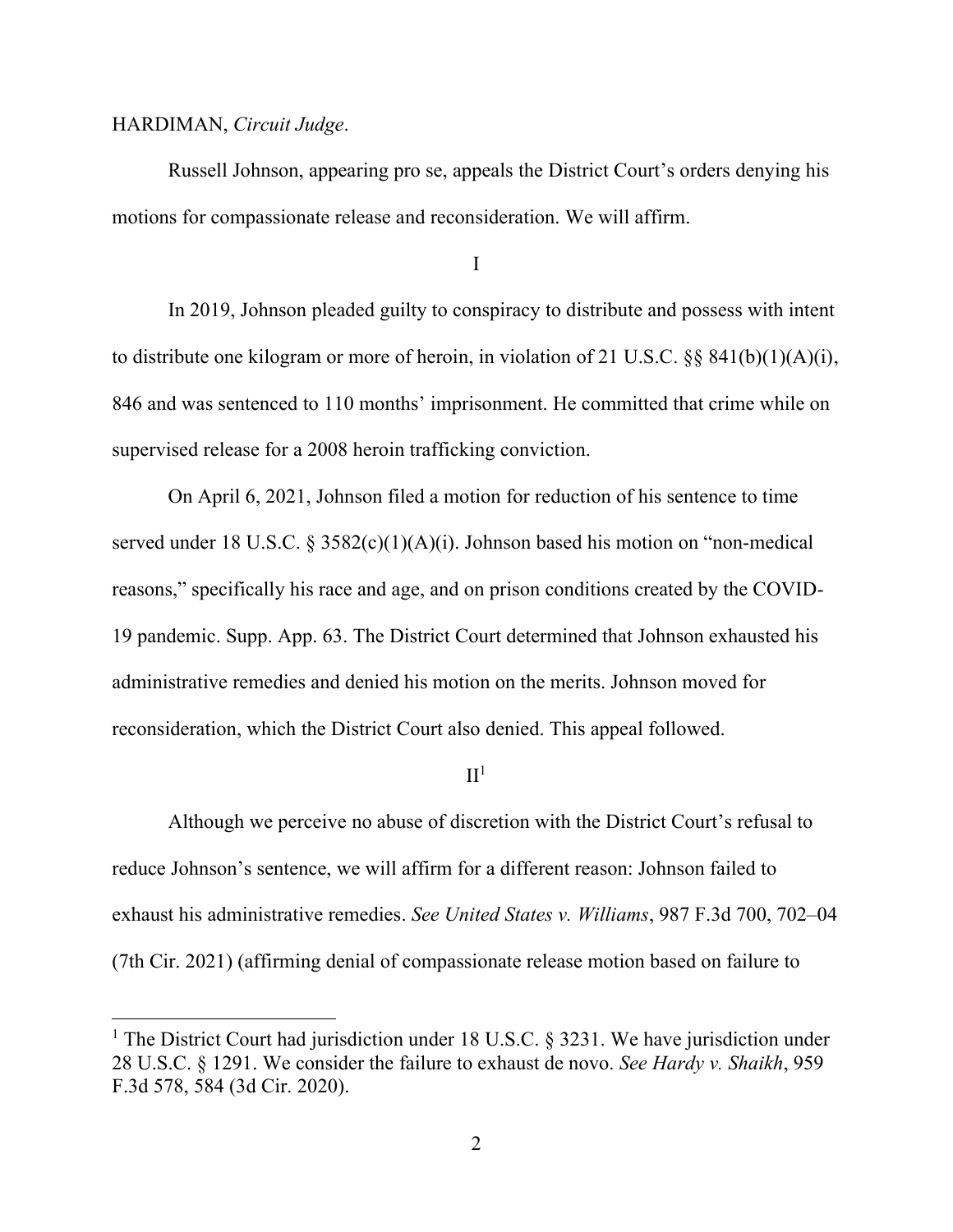exhaust despite district court ruling on merits); *see also TD Bank N.A. v. Hill*, 928 F.3d 259, 276 n.9 (3d Cir. 2019) ("[W]e may affirm on any ground supported by the record as long as the appellee did not waive—as opposed to forfeit the issue.").

A term of imprisonment may be modified for "extraordinary and compelling reasons," but only "after the defendant has fully exhausted all administrative rights to appeal a failure of the Bureau of Prisons to bring a motion on the defendant's behalf or the lapse of 30 days from the receipt of such a request by the warden of the defendant's facility." 18 U.S.C. § 3582(c)(1)(A).

Johnson's motion made no reference to any requests he submitted to the Warden seeking a reduction in sentence. The Government's response to his motion pointed out Johnson's failure to exhaust and stated that FCI Hazleton "has no record of receiving any request for compassionate release from the Defendant," Supp. App. 18. Johnson replied that he "submitted a standard form requesting compassionate release" and "two emails informing the Warden that he had heard nothing from his request," Supp. App. 41, citing to an attached May 24, 2021 email to the Warden to show exhaustion. That email states: "[t]his is my third time emailing you. Requesting compassionate release can you respond please? [T]hank [] you." Supp. App. 50. Johnson's reply then adds he "[t]hereafter … waited the requisite 30-days and filed his motion." Supp. App. 41.

Rejecting the Government's argument, the District Court held that Johnson exhausted his administrative remedies. In its August 4, 2021 memorandum order, the Court explained that "the May 24, 2021 email serves as a request for compassionate release and more than 30 days has passed since said request." Supp. App. 66. We